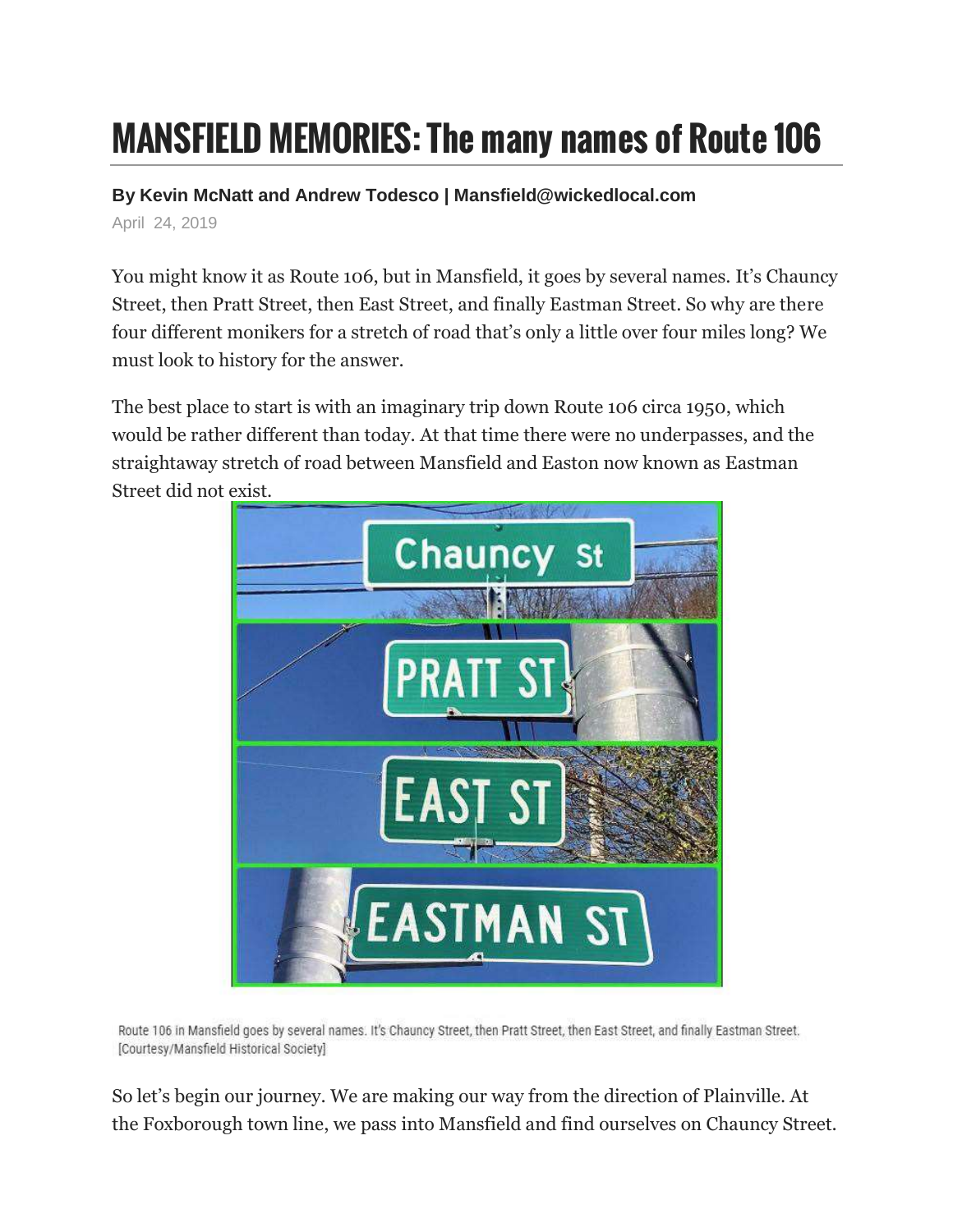The road was laid out essentially as we know it today, until we get to Highland Avenue (currently the location of Station Jeep). Here Chauncy Street stayed at grade level, there was no underpass. The road passed closely to Card's Pond to the right, which has since been buried underground ... and is the reason that the underpass has been prone to flooding over the years. Chauncy Street then crossed the Rumford River and went over the railroad tracks at grade level. Chauncy then intersected with Rumford Avenue at the location then known as Depot Square, and ended at North Main Street. The Lowney (North) Common was twice its current size back then.

The extension of Chauncy Street that we know today, where we would find Cumberland Farms and the shopping plaza at 30 Chauncy St., did not exist. It was an open field known commonly as "Card's Field," where we might find the local youth playing a game of pickup football, baseball, or "Kick-the-Bar," a Mansfield game of a bygone era. But we digress.



Route 106 circa 1950, would be rather different than today. At that time there were no underpasses, and the straightaway stretch of road between Mansfield and Easton now known as Eastman Street did not exist. [Courtesy/Mansfield Historical Society]